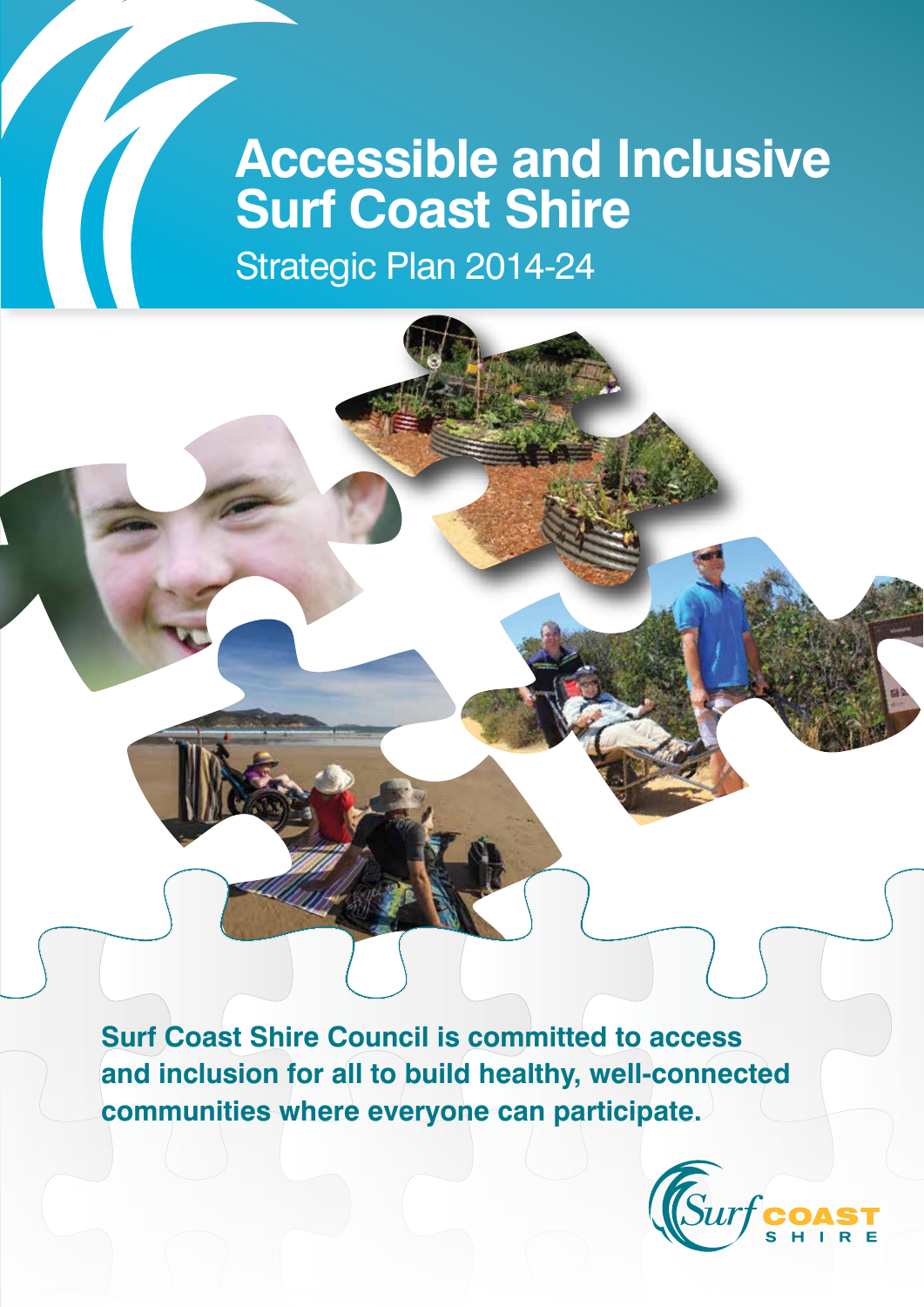### **As Surf Coast Shire Councillors and long-running advocates for access and inclusion, we are pleased to introduce Council's Strategic Plan for 2014-2024.**

Under the *Victorian Disability Act (2006)*, councils are required to have an Access and Inclusion Plan. Council welcomes people of all abilities from all backgrounds to the Surf Coast community. Council is keen to ensure this plan influences the way Council operates so that it works towards the goal of a community that is accessible and inclusive for all. This means looking at issues like providing services and infrastructure as well as social and economic opportunities for people of all abilities.

Many of us on the Surf Coast have loved ones or know people who experience accessibility challenges every day. This issue is not just a priority for people with a disability and their families access and inclusion issues can affect everyone. Issues can arise in how we or our loved ones get around, how we use public facilities, how we communicate with others, how we work, live and play. They also impact on how organisations like Councils and other service providers work in the community. Further, everyone benefits from building a community where everyone can participate.

This strategy is intended to guide decisions Council make to ensure we are focussed on the broader goal of an accessible and inclusive community for anyone who lives, visits or works in Surf Coast Shire. It has been developed with extensive input from the community, people with a disability, Council staff and Council's All Abilities Advisory Committee including its Chair, John Olsen. We commend the efforts of everyone who has taken the time to provide their insights and expertise.

We want to be a community that is accessible and inclusive for all – local residents and visitors alike. We will continue to work towards this goal, and Council's Accessible and Inclusive Strategic Plan 2014-24 will guide this process over the next ten years.

#### **Cr. Margot Smith (Mayor)**

**Cr Rose Hodge and Cr Heather Wellington**  Councillor representatives, All Abilities Advisory Committee.

## **About this plan**

We recognise that access and inclusion issues can affect any of us at different times in our lives. Many people with a disability and their carers often find it hard to access buildings and community facilities but the same can also apply to parents with prams. Enjoying our beautiful coast, forests and other natural areas is often even more difficult.

Accessing services, transport or affordable housing can be equally challenging for people with physical or intellectual disability, language or cultural differences, mental illness, chronic disease or other reasons. All impact on many people's capacity to achieve positive social and economic outcomes for themselves and their families.

This plan focuses on addressing our community's access and inclusion needs and aspirations. It sets a direction for Council to follow over the next 10 years to improve access and inclusion outcomes for our residents, employees, visitors and others.

As such, the plan provides a basis for developing and implementing three-year action plans. These describe the various initiatives Council will undertake each year to achieve the plan's stated long-term outcomes.

This approach will support Council in delivering at the local community level while continuing to advocate for universal access and inclusion at regional, state and federal levels.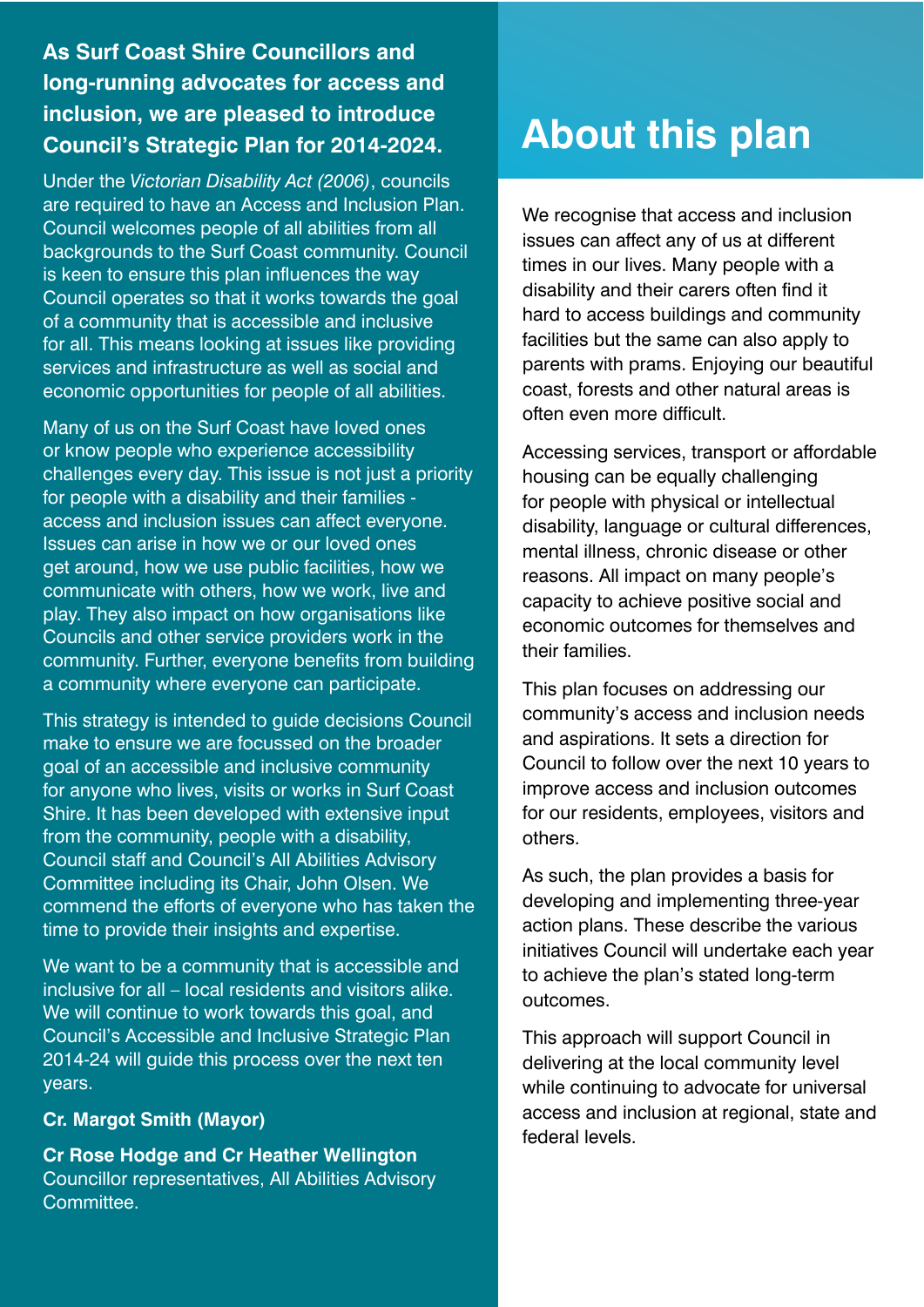## **What this plan aims to achieve**

**To make Surf Coast Shire more accessible and inclusive for all by planning and working to achieve five key outcomes:** 



**1. Built and natural environments are well designed and accessible** for people of all abilities, and planned to adapt to our community's future accessibility needs



**2. Accessible, flexible, people-centric services and information,** responsive to the needs of people with a disability, their families and carers



**3. People of all abilities actively participate, socialise and have fun** in the community and contribute to local decision making



**4. Council actively promotes the importance of inclusion for all**, addressing discriminatory attitudes and supporting inclusive practices



**5. A workforce that embraces diversity** and is responsive to the needs and aspirations of people with a disability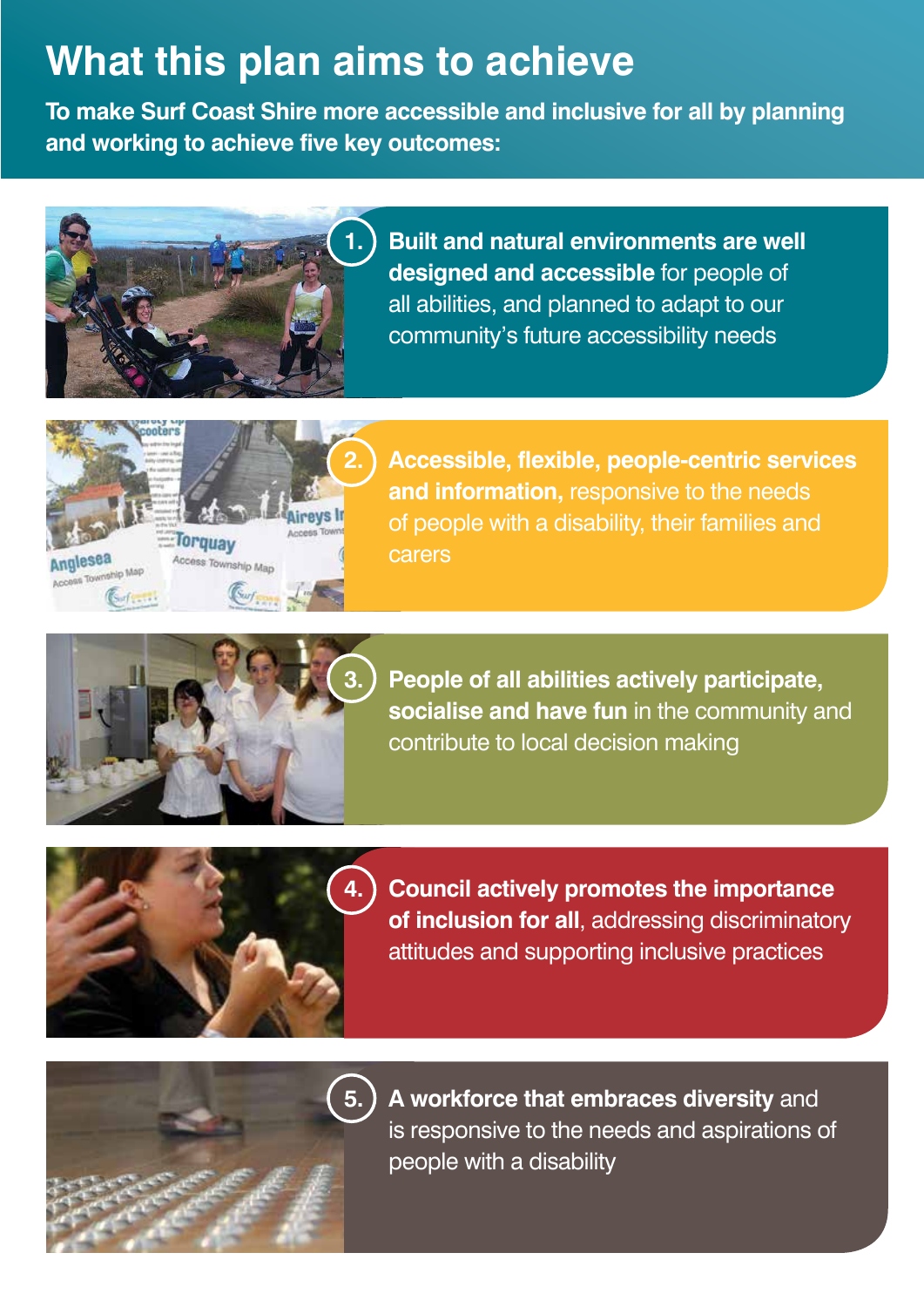## **How this plan will achieve these outcomes over the next 10 years**

### **The following goals describe the directions Council will pursue over the next 10 years to achieve the plan's five key outcomes.**

These goals provide the foundation for developing three-year action plans, which describe what Council will do to progress each goal, including how we will measure our performance.

The three-year action plan will be reviewed and updated each year as a separate document to guide our work.

#### OutcOme 1

*Built and natural environments are well designed and accessible for people of all abilities, and planned to adapt to our community's future accessibility needs.*

#### **Goals:**

- 1.1 Ensure all new council buildings are compliant with the Building Codes Australian Standard
- 1.2 Continue to improve the accessibility of existing council buildings and infrastructure where feasible
- 1.3 Improve the accessibility of the outdoor environment including sporting facilities, open space, playgrounds, walking tracks and cycling trails
- 1.4 Increase the ability of staff to understand and apply current access standards and universal design principles to Council's infrastructure planning
- 1.5 Increase the capacity of planning applicants to incorporate universal design and improved accessibility in their design

#### OutcOme 2

*Accessible, flexible, people-centric services and information, responsive to the needs of people with a disability, their families and carers.*

#### **Goals:**

- 2.1 Improve the ability of staff to respond to current and emerging needs of people with a disability, their families and carers as well as people with other access and inclusion needs
- 2.2 Apply best practice accessible communication and information approaches to enable easy access to information by people with a disability
- 2.3 Plan and deliver council events and activities that are inclusive and celebrate community diversity
- 2.4 Support service providers to develop and deliver services to meet local accessibility needs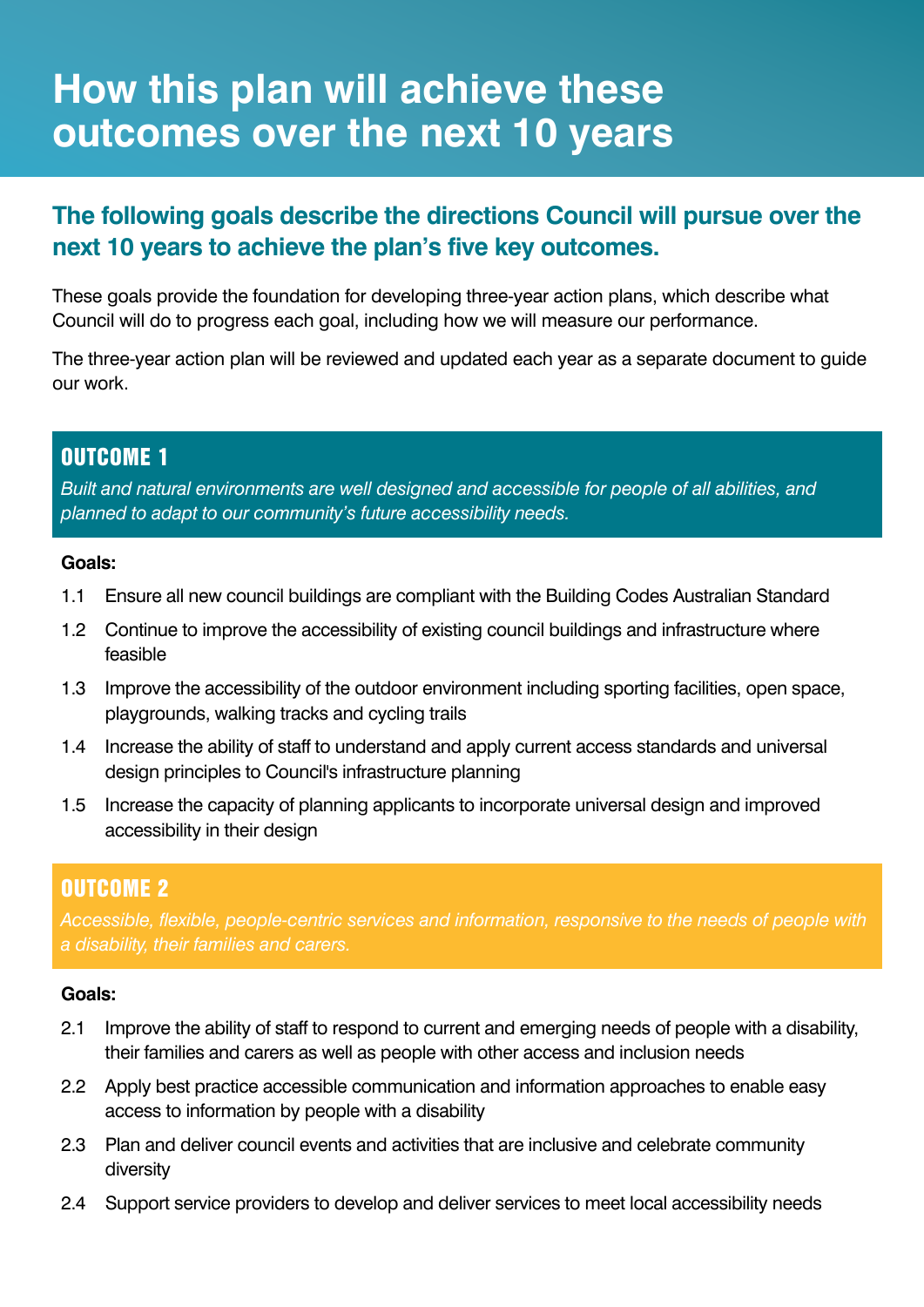

#### OutcOme 3

*People of all abilities actively participate, socialise and have fun in the community and contribute to local decision making.*

#### **Goals:**

- 3.1 Involve people of all abilities in Council's decision-making
- 3.2 Support community organisations to attract and cater for people with a disability as participants and volunteers
- 3.3 Support community arts, festivals and events to be inclusive of all abilities and reflective of community diversity

#### OutcOme 4

*Council actively promotes the importance of inclusion for all, addressing discriminatory attitudes, and supporting inclusive practices.*

#### **Goals:**

- 4.1 Build and recognise community and business knowledge, skills and initiative around local access and inclusion needs
- 4.2 Work in partnership with government, business and the community to improve access and inclusion for people with a disability
- 4.3 Advocate to create systemic change and choice for people with a disability
- 4.4 Convene and support a committee to advise Council on the provision of accessible and inclusive services, programs and infrastructure

#### OutcOme 5

*A workforce that embraces diversity and is responsive to the needs and aspirations of people with a disability***.**

#### **Goals:**

- 5.1 Provide staff with the knowledge, support and systems to enable Council to provide equitable and accessible services, programs and activities
- 5.2 Continue to build workforce diversity regarding employment of people with a disability
- 5.3 Evaluate Council's Access and Inclusion Plan annually